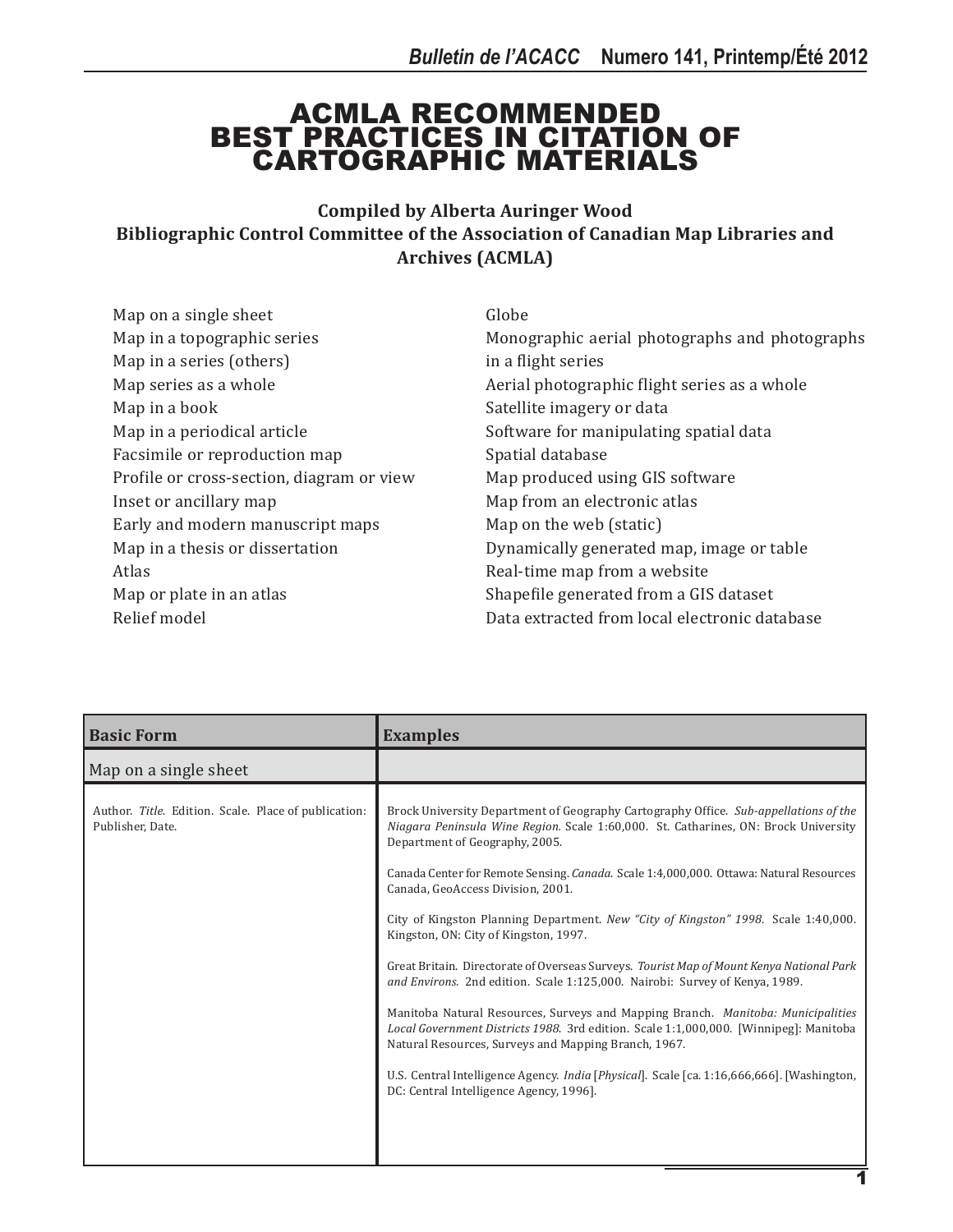## *ACMLA Bulletin* **Number 141, Spring/Summer 2012**

| <b>Basic Form</b>                                                                                                                       | <b>Examples</b>                                                                                                                                                                                                                                                                                              |
|-----------------------------------------------------------------------------------------------------------------------------------------|--------------------------------------------------------------------------------------------------------------------------------------------------------------------------------------------------------------------------------------------------------------------------------------------------------------|
| Map in a topographic series                                                                                                             |                                                                                                                                                                                                                                                                                                              |
| Author. Sheet title from the series. Edition. Scale.<br>Series, sheet number. Place of publication: Publisher,<br>Date.                 | Canada Dept. of Energy, Mines and Resources, Canada Centre for Mapping. Brantford,<br>Ontario. Edition 7. Scale 1:50,000. Canada 1:50,000, sheet 40P/1. Ottawa: Canada<br>Centre for Mapping, 1994.                                                                                                          |
|                                                                                                                                         | Centre for Topographic Mapping. Niagara. Edition 7. Scale 1:50,000. Canada 1:50,000,<br>30M/3 & 30M/6. Ottawa: Natural Resources Canada, 1996.                                                                                                                                                               |
|                                                                                                                                         | Natural Resources Canada. Ottawa, Ontario-Quebec. Edition 11. Scale 1:50,000. Canada<br>1:50,000, 31 G/5. Ottawa: Center for Topographic Information, 1998.                                                                                                                                                  |
|                                                                                                                                         | Ontario Ministry of Natural Resources. Sheet 10 18 5200 49850. Scale 1:10,000. Ontario<br>Base Maps, Sheet 10 18 5200 49850. Toronto: Ministry of Natural Resources, 1992.                                                                                                                                   |
|                                                                                                                                         | U.S. Geological Survey. Puzzle Mountain, Maine. 1:24,000. 7.5 Minute Series (Topographic).<br>Reston, VA: USGS, 1977.                                                                                                                                                                                        |
| Map in a series (not topographic)                                                                                                       |                                                                                                                                                                                                                                                                                                              |
| Author. Sheet title. Edition. Scale. Series title and/<br>or number. Place of publication: Publisher, Date.                             | Ontario Institute of Pedology. Soils of West Lincoln, Regional Municipality of Niagara,<br>Ontario. Scale 1:25,000. Soils of the Regional Municipality of Niagara, Ontario, Sheet 1.<br>Guelph, ON: The Institute, 1989.                                                                                     |
|                                                                                                                                         | Sado, E. V. and B. F. Carswell. Surficial Geology of Northern Ontario. Scale 1:1,200,000.<br>Ontario Geological Survey Map 2518. Toronto: Ontario Geological Survey, 1987.                                                                                                                                   |
|                                                                                                                                         | Soil Research Institute (Canada). Ottawa, Quebec-Ontario. Scale 1:250,000. Canada Land<br>Inventory, Land Capability for Forestry, 31G. Ottawa: Lands Directorate, 1973.                                                                                                                                     |
|                                                                                                                                         | Toronto (Ont.) Land Information Services. Photomap sheet 98-47Q. Scale 1:5,000.<br>Toronto: Land Information Services, 1998.                                                                                                                                                                                 |
|                                                                                                                                         | Underwriters' Survey Bureau Ltd. [Union Station]. July 1954, partially rev. Jan. 1964. Scale<br>[1:1,200]. 100 feet to 1 inch. Insurance plan of the city of Toronto, [plate] 4. Toronto:<br>Underwriters' Survey Bureau Ltd., 1964.                                                                         |
| Map series as a whole                                                                                                                   |                                                                                                                                                                                                                                                                                                              |
| Author. Series title. Number of sheets within<br>the series. Scale, if not included in title. Place of<br>publication: Publisher, Date. | Canada Center for Mapping. National Atlas Information Service. The National Atlas of<br>Canada. 93 sheets. Scale 1:7,500,000. Ottawa: Energy, Mines and Resources Canada, 1992                                                                                                                               |
|                                                                                                                                         | Goad, Charles E. (Charles Edward). [Insurance plan of the city of Vancouver, British<br>Columbia]. 61 sheets. Scale 1:600 and 1:1,200. Montreal: Chas. E. Goad, 1903.                                                                                                                                        |
|                                                                                                                                         | Underwriters' Survey Bureau. Insurance plan of the city of Sarnia, Ont. 100 sheets. Scale<br>1:1,200 and 1:2,400. Toronto: Underwriter's Survey Bureau, 1958.                                                                                                                                                |
| Map in a book                                                                                                                           |                                                                                                                                                                                                                                                                                                              |
| Map author. Map title. Scale. In: Book author. Book<br>title. Edition. Place of publication: Publisher, Date,<br>page.                  | Hulbert, Archer Butler. Map of French Forts in America, 1750-60. Scale not given. In: Archer<br>Butler Hulbert. History of the Niagara River. Harrison, N.Y.: Harbor Hill Books, 1978, p. 165.                                                                                                               |
|                                                                                                                                         | First Base Solutions Inc. [York University]. Scale 1:10,000. In: First Base Solutions Inc.<br>City of Toronto: Ortho map book. Markham, ON: First Solutions, 2002, p. AMO8.                                                                                                                                  |
|                                                                                                                                         | Ministry of Agriculture and Food, Ministry of Municipal Affairs and Housing, and Ministry<br>of Natural Resources. Schedule 1: Greenbelt Plan Area. Scale [ca. 1:66,500]. In: Ministry<br>of Municipal Affairs and Housing. Greenbelt Plan. Toronto, ON: Ministry of Municipal<br>Affairs and Housing, 2005. |
|                                                                                                                                         | Ontario. Scale [ca. 1:21,500,000]. Montreal. Ulysses Travel Publications,<br>1998. In: Couture, Pascale. Ottawa. Montréal: Ulysses Travel Publications, 1998, p. 33.                                                                                                                                         |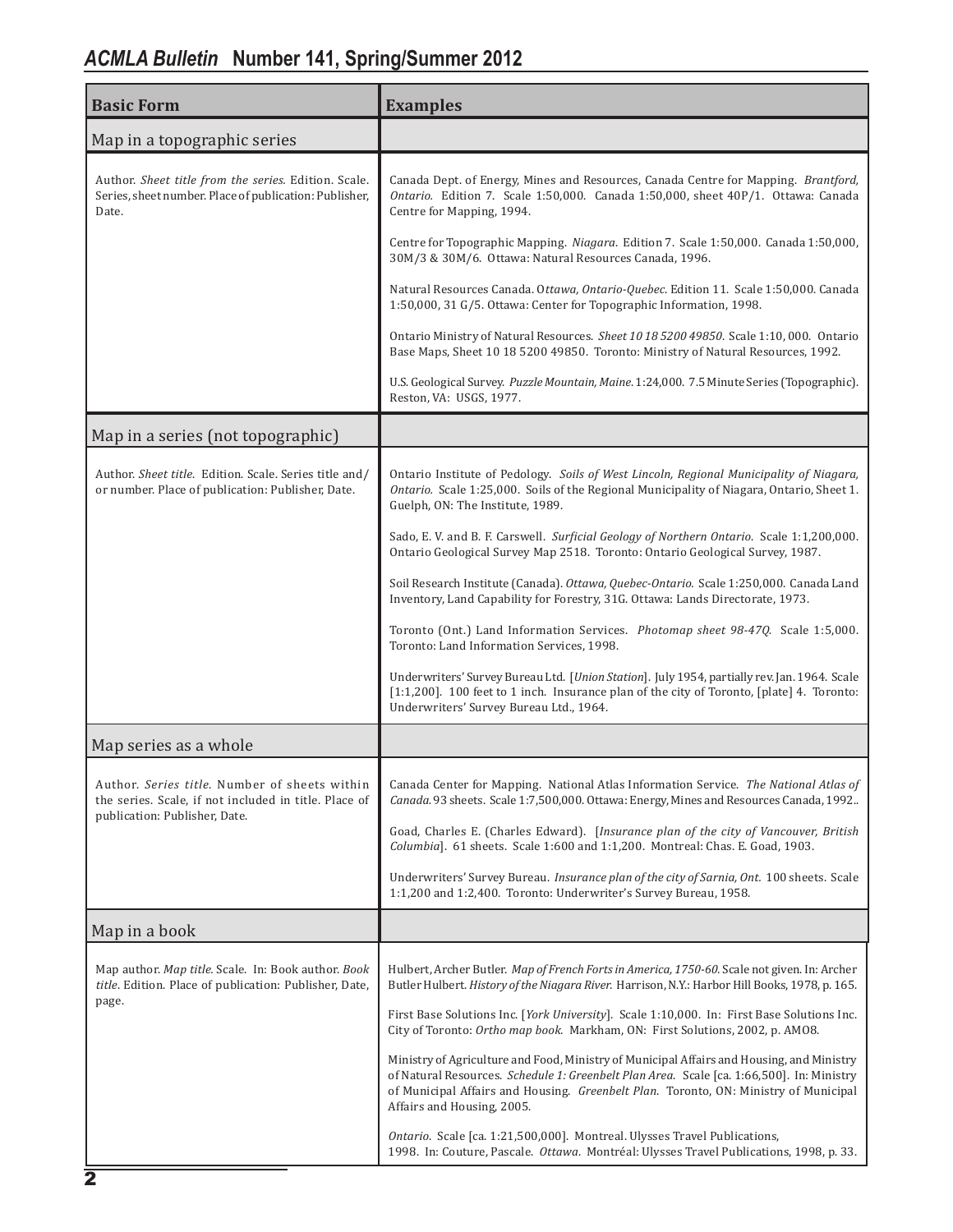| <b>Basic Form</b>                                                                                                                                                     | <b>Examples</b>                                                                                                                                                                                                                                                                                                                                            |
|-----------------------------------------------------------------------------------------------------------------------------------------------------------------------|------------------------------------------------------------------------------------------------------------------------------------------------------------------------------------------------------------------------------------------------------------------------------------------------------------------------------------------------------------|
| Map in periodical article                                                                                                                                             |                                                                                                                                                                                                                                                                                                                                                            |
| Map Author. Map title. Scale. In: Article author.<br>"Article title," Journal title, Volume (Date): page.                                                             | The Distribution of Canadian Multinational Headquarters in Ontario, 1992. Scale 3.5 cm =<br>50 km. In: Stephen P. Meyer. "Canadian Multinational Headquarters: The Importance of<br>Toronto's Inner City, "The Great Lakes Geographer, Volume 3, no. 1 (1996): p. 7.                                                                                       |
|                                                                                                                                                                       | Jefferson, Louise. Africa: A Friendship Map. Scale not given. In: Creason, Glen. "A Smile<br>of Understanding," Mercator's World, Volume 4, no. 5 (September/October 1999): p. 13.                                                                                                                                                                         |
|                                                                                                                                                                       | Figure 3. Static map of proportion of population age 65 and older in Toronto by FSA. Scale<br>[ca. 1:400,000]. In: Cinnamon, Jonathan et al. "Online Map Design for Public-Health<br>Decision Makers," Cartographica, Volume 44, no. 4 (Winter 2009): p. 296.                                                                                              |
| Facsimile or reproduction                                                                                                                                             |                                                                                                                                                                                                                                                                                                                                                            |
| Author. Title. Scale. Original place of publication:<br>Original publisher, Original date of publication. As<br>reproduced by, Place of publication: Publisher, Date. | Delisle, Guillaume. Carte du Canada ou de la Nouvelle France et des découvertes qui y ont<br>été faites. Scale [ca. 1:8,875,000]. Paris: Guillaume Delisle, 1703. As reproduced by,<br>Ottawa: Association of Canadian Map Libraries, 1981.                                                                                                                |
|                                                                                                                                                                       | Reichard, C. G. Nord-America, 1818. Scale [ca 1:21,000,000]. Gotha: Justus Perthes, 1831.<br>As reproduced by, Ottawa: Association of Canadian Map Libraries and Archives, 1992.                                                                                                                                                                           |
|                                                                                                                                                                       | Swan, Fudger & Co. Kamloops, B.C., June 1887: [fire insurance plan]. Scale [ca. 1:768].<br>Montreal: Swan, Fudger & Co., 1887. As reproduced by, [Vancouver?: Map Society of<br>British Columbia], 1986. (Victoria, B.C.: Morriss Printing Co.).                                                                                                           |
|                                                                                                                                                                       | Two hundred and fifty years of map-making in the County of Surrey: a collection of printed<br>maps published between the years 1579-1823. Scale varies. As reproduced by, Lympne,<br>Kent: Harry Margary, 1974.                                                                                                                                            |
| Profile or cross-section                                                                                                                                              |                                                                                                                                                                                                                                                                                                                                                            |
| Author. Title. Horizontal scale; Vertical scale. Place<br>of publication: Publisher, Date.                                                                            | Cenozoic Stata Sequence. Scales not given. In: Richards, Lawrence W. Geologic History<br>at a Glance. [Stanford, Calif.]: Stanford University Press, 1934.                                                                                                                                                                                                 |
|                                                                                                                                                                       | Newfoundland. Dept. of Highways. Plan & profile, St. John's Harbour Arterial Road,<br>T.C.H. to Pearl Town Road (4.35 miles) / surveyed by C.G., drawn by H.J., traced by H.J.<br>Horizontal scale [1:1 200]. 1 in. = 100 ft. Vertical scale [1:120]. 1 in. = 10 ft. St. John's,<br>Nfld.: Province of Newfoundland and Labrador, Dept. of Highways, 1970. |
|                                                                                                                                                                       | Baldwin, George Rumford, 1798-1888. Profile of the Lorette line of aqueduct, and<br>extensions in the city. Vertical scale [1:960 approx.]. [Quebec]: Quebec Water Works,<br>1847 (Boston, Mass.: Lith. of E.W. Bouvé).                                                                                                                                    |
| Diagram                                                                                                                                                               |                                                                                                                                                                                                                                                                                                                                                            |
| Author. Title. Scale(s). Place of publication:<br>Publisher, Date.                                                                                                    | McConnell, Richard George. Diagram showing the geology of Texada Island, British<br>Columbia. Scale [ca 1:126,720]. [Ottawa]: Geological Survey of Canada, [1912?].                                                                                                                                                                                        |
|                                                                                                                                                                       | Monahan, David. Relief diagram of the continental margin of eastern North America: Florida<br>Keys to Flemish Cap. Scale not given. Ottawa: Canadian Hydrographic Service, 1971.                                                                                                                                                                           |
|                                                                                                                                                                       | Tau Rho Alpha, James G. Moore, and David R. Jones. Sequential Physiographic Diagrams<br>of Mount St. Helens, Washington, 1979-1980. Horizontal scale 1" = 1/2 mi.; Vertical Scale<br>1" = 1300 ft. USGS Open File Report, OFR 80-792. [Reston, VA.]: USGS, 1980.                                                                                           |
|                                                                                                                                                                       |                                                                                                                                                                                                                                                                                                                                                            |
|                                                                                                                                                                       |                                                                                                                                                                                                                                                                                                                                                            |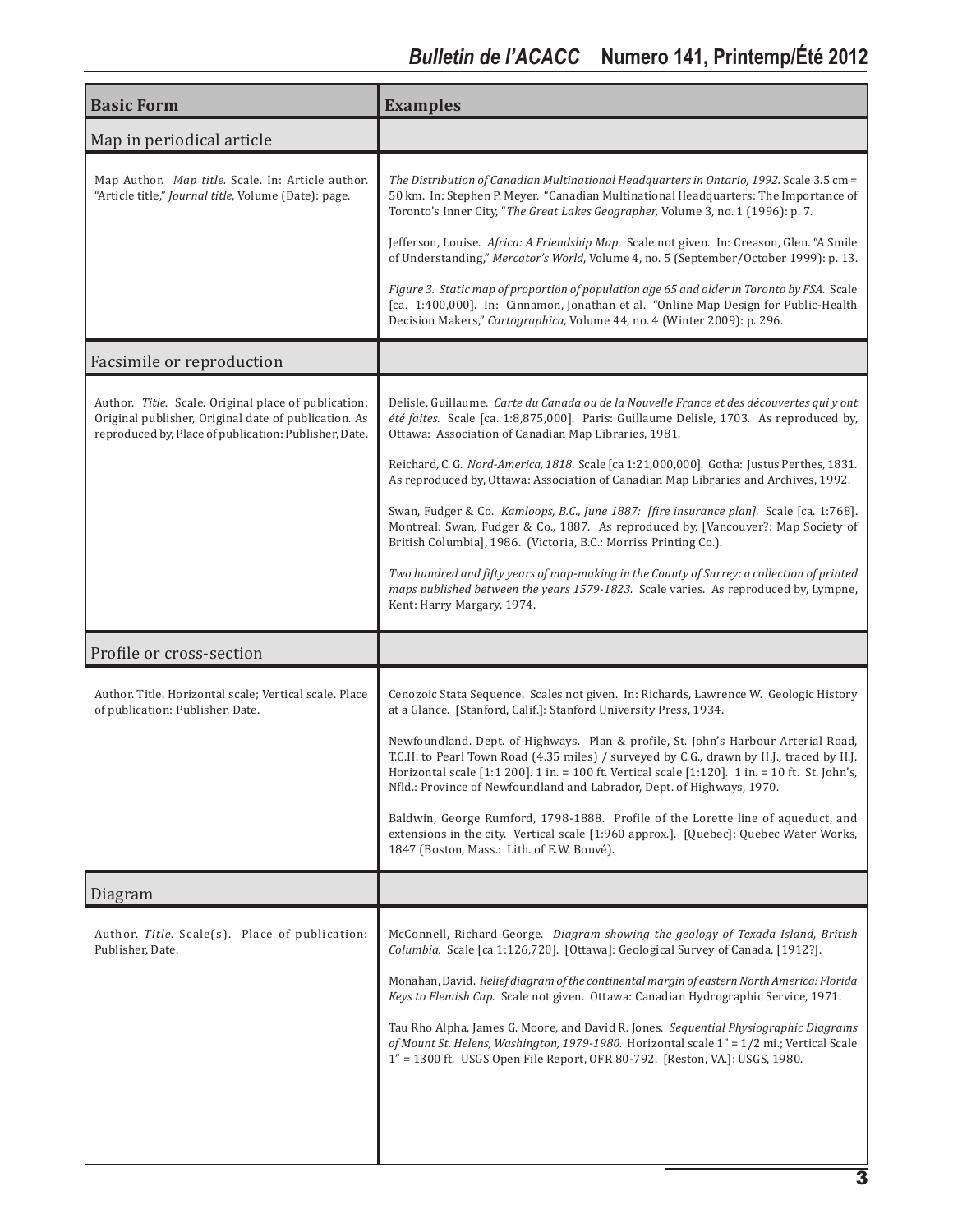| <b>Basic Form</b>                                                                                                                                                                                                         | <b>Examples</b>                                                                                                                                                                                                                                                                                                                                                                                                                                                                                                                                                                                                                                                                                                                                                                                                                                                                                                                                                                                                                                                                                                                                                                                                                                                                                                                                                                                                                                                 |
|---------------------------------------------------------------------------------------------------------------------------------------------------------------------------------------------------------------------------|-----------------------------------------------------------------------------------------------------------------------------------------------------------------------------------------------------------------------------------------------------------------------------------------------------------------------------------------------------------------------------------------------------------------------------------------------------------------------------------------------------------------------------------------------------------------------------------------------------------------------------------------------------------------------------------------------------------------------------------------------------------------------------------------------------------------------------------------------------------------------------------------------------------------------------------------------------------------------------------------------------------------------------------------------------------------------------------------------------------------------------------------------------------------------------------------------------------------------------------------------------------------------------------------------------------------------------------------------------------------------------------------------------------------------------------------------------------------|
| Bird's eye view                                                                                                                                                                                                           |                                                                                                                                                                                                                                                                                                                                                                                                                                                                                                                                                                                                                                                                                                                                                                                                                                                                                                                                                                                                                                                                                                                                                                                                                                                                                                                                                                                                                                                                 |
| Author. Title. Scale. Place of publication: Publisher,<br>Date.                                                                                                                                                           | Brosius, H. Bird's eye view of the city of Ottawa, Province, Ontario, Canada, 1876. Scale<br>not given. [Chicago: Chas. Shober & Co./Chicago Litho. Co.], 1876.                                                                                                                                                                                                                                                                                                                                                                                                                                                                                                                                                                                                                                                                                                                                                                                                                                                                                                                                                                                                                                                                                                                                                                                                                                                                                                 |
|                                                                                                                                                                                                                           | Gross, Peter Alfred. Birds-eye view of Toronto, 1876. Scale not given. Toronto: Gross, [1876].                                                                                                                                                                                                                                                                                                                                                                                                                                                                                                                                                                                                                                                                                                                                                                                                                                                                                                                                                                                                                                                                                                                                                                                                                                                                                                                                                                  |
|                                                                                                                                                                                                                           | Penthouse Studios Inc. Montreal in 3D : a balloon's eye view of North America's most<br>exciting city, Montreal = Montréal en 3D : la ville la plus excitante d'Amérique du Nord, vue<br>d'un ballon, Montréal. Scale [ca. 1:3,750]. [Quebec?]: Penthouse Studios Inc., [1966?].                                                                                                                                                                                                                                                                                                                                                                                                                                                                                                                                                                                                                                                                                                                                                                                                                                                                                                                                                                                                                                                                                                                                                                                |
|                                                                                                                                                                                                                           | Ruger, A. Panoramic view of St. John's, Newfoundland, 1879. Scale not given. [s.l.]: Ruger,<br>$[1879]$ .                                                                                                                                                                                                                                                                                                                                                                                                                                                                                                                                                                                                                                                                                                                                                                                                                                                                                                                                                                                                                                                                                                                                                                                                                                                                                                                                                       |
| Inset or ancillary map                                                                                                                                                                                                    |                                                                                                                                                                                                                                                                                                                                                                                                                                                                                                                                                                                                                                                                                                                                                                                                                                                                                                                                                                                                                                                                                                                                                                                                                                                                                                                                                                                                                                                                 |
| Inset or ancillary map author. Inset or ancillary map<br>title. Scale. On: Map author. Map title. Edition. Scale.<br>Series title and/or number. Place of publication:                                                    | Geological map coverage of Newfoundland. Scale not given. On: Baird, David McCurdy.<br>Geological map of Newfoundland. Scale 1:760,320. [St. John's: Newfoundland Dept. of<br>Mines and Resources, Mines Branch, Geological Survey], 1954.                                                                                                                                                                                                                                                                                                                                                                                                                                                                                                                                                                                                                                                                                                                                                                                                                                                                                                                                                                                                                                                                                                                                                                                                                      |
| Publisher, Date.                                                                                                                                                                                                          | Map of Newfoundland [area map]. Scale [ca. 1:6,000,000]. On: Map of Newfoundland:<br>[railways and steamship lines]. [Newfoundland?: s.n., between 1925-1931].                                                                                                                                                                                                                                                                                                                                                                                                                                                                                                                                                                                                                                                                                                                                                                                                                                                                                                                                                                                                                                                                                                                                                                                                                                                                                                  |
|                                                                                                                                                                                                                           | Routes d'accès. Scale 1:500,000. On: Le Service des communications et le Bureau de<br>tourisme et des congrès de la ville de Hull. <i>Ville de Hull.</i> Scale 1:12,500. Hull: Le Service<br>des communications et le Bureau de tourisme et des congrès de la ville de Hull, 1991.                                                                                                                                                                                                                                                                                                                                                                                                                                                                                                                                                                                                                                                                                                                                                                                                                                                                                                                                                                                                                                                                                                                                                                              |
| Early and modern manuscript maps                                                                                                                                                                                          |                                                                                                                                                                                                                                                                                                                                                                                                                                                                                                                                                                                                                                                                                                                                                                                                                                                                                                                                                                                                                                                                                                                                                                                                                                                                                                                                                                                                                                                                 |
| Author. "Title". Scale. Date. Collection, records<br>or papers to which manuscript belongs. Name of<br>repository, Location. Library reference designation.                                                               | Brown. S. H. "Sketch of the Battle Field of Fredericksburg". Scale 1:44,000. 13 Dec. 1862.<br>Civil War Map #550. Geography and Map Division, Library of Congress. G3884 .F7 s5<br>1862.B7 Vault.<br>Durnford, Elias Walker. "Plan of the Ground Story of Barracks proposed to be built at<br>Signal Hill, St. John's Newfoundland. For the officers of Royal Engineers and Corps of<br>Royal military artificers". Scale [ca. 1:120]. 1809. WO 78/1657A. National Archives,<br>Kew, Great Britain. MR 926 (5).<br>Fitzgerald, James W. "Plan of the township of Patterson" / surveyed by J.W. Fitzgerald,<br>1876. Scale [1:31,680]. 40 chains to 1 in. 1890. Library and Archives Canada/<br>Bibliothèque et Archives Canada, Ottawa, ON G3463.P37:3P3 1876.F52.<br>Canada. Civil Aviation Division. Edmonton District. "Reconnaissance plan, north fork<br>bench, Dawson, Y.T." / drawn by A.E.G[roombridge]. Scale [ca. 1:3,600]. 1"=300. 1946<br>June 30. Library and Archives Canada/Bibliothèque et Archives Canada, Ottawa, ON<br>G3524 .D3:2D3 1946 .C33.<br>Morin, P. L. "[Plan des délimitations des seigneuries de Chambly et de Longueuil]". Scale<br>[ca 1:12 500]. 1867 December 6. Library and Archives Canada/Bibliothèque et Archives<br>Canada, Ottawa, ON G3453.C5F7 1867.M67.<br>St. John's (Nfld.). Engineering Department. "Part plan of Bowring Park". Scale [1:600].<br>$1" = 50'$ . 1947. City Archives, St. John's, NL. MAP. H. 201. |
| Map in a thesis or dissertation                                                                                                                                                                                           |                                                                                                                                                                                                                                                                                                                                                                                                                                                                                                                                                                                                                                                                                                                                                                                                                                                                                                                                                                                                                                                                                                                                                                                                                                                                                                                                                                                                                                                                 |
| Map Author if different from thesis or dissertation<br>author. Map Title. Scale. In: Author. "Thesis or<br>dissertation title." Type of paper, Name of University,<br>Date of issuance, page or map number if applicable. | Geology of the Hermitage Peninsula, southern Newfoundland. Scale 1:50,000. In: O'Driscoll,<br>Cyril F. "Geology, petrology and geochemistry of the Hermitage Peninsula, southern<br>Newfoundland." M.Sc. thesis, Memorial University of Newfoundland, 1977, Fig. 1.2.<br>Carte de localisation de la région à l'étude. Scale 1:2,500,000. In: Rocheleau, Martine.<br>"Sédimentologie des paléoplages de la plaine d'Old Crow, territoire du Yukon, Canada."<br>Masters thesis, University of Ottawa, 1997, p. 6, Fig. 1.1<br>Preliminary map of bedrock topography, [Kawartha Lakes]. Scale [ca. 1:63,360]. In: Tate,<br>Donald M. "The drainage evolution of the Kawartha Lakes district, Ontario. "MA thesis,<br>University of Western Ontario, 1968, map #4.                                                                                                                                                                                                                                                                                                                                                                                                                                                                                                                                                                                                                                                                                                 |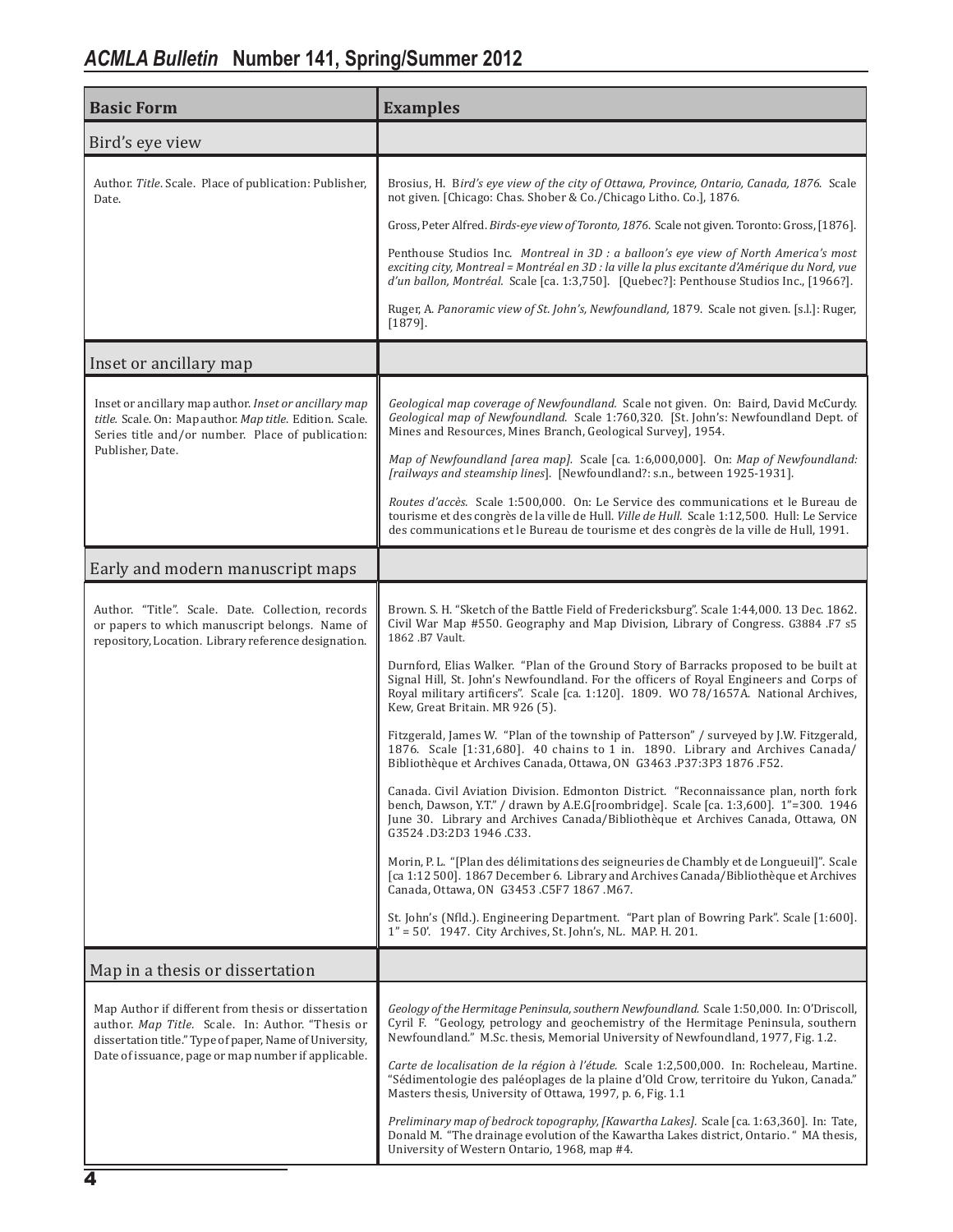| <b>Basic Form</b>                                                                                                                 | <b>Examples</b>                                                                                                                                                                                                                                                                                                          |
|-----------------------------------------------------------------------------------------------------------------------------------|--------------------------------------------------------------------------------------------------------------------------------------------------------------------------------------------------------------------------------------------------------------------------------------------------------------------------|
| Atlas                                                                                                                             |                                                                                                                                                                                                                                                                                                                          |
| Author. Title. Edition. Place of publication: Publisher,<br>Date.                                                                 | Canada. Department of Energy, Mines and Resources. Surveys and Mapping Branch. Atlas<br>and gazetteer of Canada. Ottawa: The Queen's Printer, 1969.                                                                                                                                                                      |
|                                                                                                                                   | Canada. Dept. of the Interior. Atlas of Canada. Rev. and enl. ed. [Ottawa]: Dept. of the<br>Interior, 1915.                                                                                                                                                                                                              |
|                                                                                                                                   | Dobson, Hugh F. H. Atlas de chimie de l'eau du lac Ontario. Burlington, ON: Environnement<br>Canada, 1985.                                                                                                                                                                                                               |
|                                                                                                                                   | Goode, J. Paul. Goode's World Atlas. 21st ed. [Skokie, Ill.]: Rand McNally, 2005.                                                                                                                                                                                                                                        |
|                                                                                                                                   | Saint-Yves, Maurice. Atlas de géographie historique du Canada. 1ère èd. Boucherville,<br>Québec: Editions françaises, c1982.                                                                                                                                                                                             |
| Map or plate in an atlas                                                                                                          |                                                                                                                                                                                                                                                                                                                          |
| Map author. Map or Plate title. Scale. In: Atlas author.<br>Atlas title. Edition. Place of publication: Publisher,<br>Date, page. | Canada. Department of Energy, Mines and Resources, Surveys and Mapping Branch.<br>Relief. Scale 1:2,000,000. In: Canada. Surveys and Mapping Branch. The National Atlas of<br>Canada. 4th edition. Toronto: Macmillan Co. of Canada; Ottawa: Dept. of Energy, Mines<br>and Resources: Information Canada, 1974, pp. 1-2. |
|                                                                                                                                   | Canada Population. Scale 1: 45,000,000. In: Oxford University Press. Canadian Oxford<br>World Atlas. 4th Edition. Toronto: Oxford University Press, 1998, p. 26.                                                                                                                                                         |
|                                                                                                                                   | Küchler, A. W. Natural Vegetation. Scale 1:75,000,000. In: Goode's World Atlas. 21st ed.<br>[Skokie, Ill.]: Rand McNally, 2005, p. 18.                                                                                                                                                                                   |
|                                                                                                                                   | <i>Military Service.</i> Scale not given. In: Joni Seager and Ann Olson. <i>Women in the World: An</i><br>International Atlas. London: Pluto Press Ltd., 1986, plate 32.                                                                                                                                                 |
| Relief model                                                                                                                      |                                                                                                                                                                                                                                                                                                                          |
| Author. Title. Edition. Horizontal scale; Vertical<br>scale. Place of publication: Publisher, Date.                               | Hubbard Scientific Company. Rand McNally geo-physical world. Scale [ca. 1:40,000,000].<br>[Chicago, Ill.]: Rand McNally & Co., [1969, c1972].                                                                                                                                                                            |
|                                                                                                                                   | Landmælingar Íslands. Ísland. Scale 1:1,000,000; vertical scale 4 times the horizontal.<br>[Reykjavík]: 1971.                                                                                                                                                                                                            |
|                                                                                                                                   | Porter, J. K. Shaded-relief digital elevation model, Fort Fraser, British Columbia. Scale<br>1:250,000. [Ottawa]: Geological Survey of Canada, 2000.                                                                                                                                                                     |
|                                                                                                                                   | United States. Army Map Service. Mare Nectaris and Vicinity - Lunar Plastic Relief Map.<br>Horizontal scale 1:5,000,000; Vertical scale 1:1,000,000. Washington, D.C.: Army Map<br>Service, 1961.                                                                                                                        |
| Globe                                                                                                                             |                                                                                                                                                                                                                                                                                                                          |
| Author. Title. Edition. Scale. Place of publication:<br>Publisher, Date                                                           | George F. Cram & Co. 7 inch terrestrial globe. Scale 1:71,723,520. "1 in. equals 1132<br>statute miles." Indianapolis, Ind.: George F. Cram, [ca. 1934].                                                                                                                                                                 |
|                                                                                                                                   | Odyssey, The world's First Atlasphere. Scale 1:41,800,000. Santa Clara: Explore<br>Technologies, 1997.                                                                                                                                                                                                                   |
|                                                                                                                                   | Replogle lunar globe. Scale 180 mi. per inch. Broadview, Ill.: Replogle Globes, [1999?].                                                                                                                                                                                                                                 |
|                                                                                                                                   | Tolman, LeRoy M. Replogle 12 inch diameter globe world classic series. Scale 1:41,849,600.<br>[Chicago]: Replogle Globes, Inc., [1993?].                                                                                                                                                                                 |
|                                                                                                                                   |                                                                                                                                                                                                                                                                                                                          |
|                                                                                                                                   |                                                                                                                                                                                                                                                                                                                          |
|                                                                                                                                   |                                                                                                                                                                                                                                                                                                                          |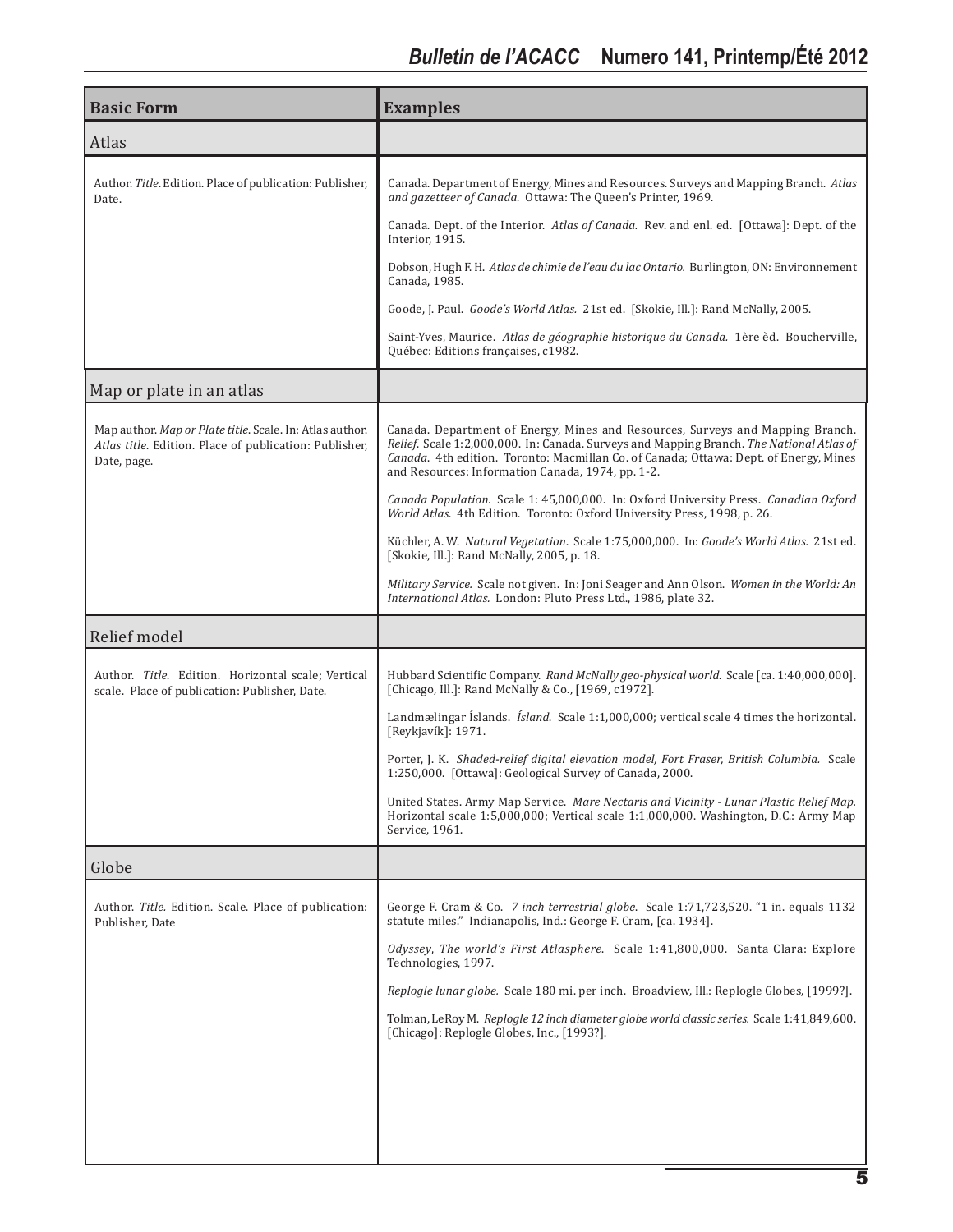| <b>Basic Form</b>                                                                                                                                                                                                                                                                | <b>Examples</b>                                                                                                                                                                                                                                                                                                                                                                                                                                                                                                                                                                                                                                                                                                                                                                                                                                                                                                                                                                                                                                                                                        |
|----------------------------------------------------------------------------------------------------------------------------------------------------------------------------------------------------------------------------------------------------------------------------------|--------------------------------------------------------------------------------------------------------------------------------------------------------------------------------------------------------------------------------------------------------------------------------------------------------------------------------------------------------------------------------------------------------------------------------------------------------------------------------------------------------------------------------------------------------------------------------------------------------------------------------------------------------------------------------------------------------------------------------------------------------------------------------------------------------------------------------------------------------------------------------------------------------------------------------------------------------------------------------------------------------------------------------------------------------------------------------------------------------|
| Monographic aerial photographs and<br>photographs in a flight series                                                                                                                                                                                                             |                                                                                                                                                                                                                                                                                                                                                                                                                                                                                                                                                                                                                                                                                                                                                                                                                                                                                                                                                                                                                                                                                                        |
| Author. Title or frame number(s). Scale. Flight title<br>(if part of flight). Line/roll number. Photo number.<br>Place of publication: Publisher, Date of image<br>collection (NOT date of reproduction).                                                                        | National Air Photo Library. A17179, photo 54-58. Scale 1:30,000. Ottawa: Department<br>of Energy, Mines and Resources, 1960.<br>National Air Photo Library. [Niagara]. Scale 1:30,000. B83-30 168-8. Photo 137. Ottawa:<br>Department of Energy, Mines and Resources, 1983.<br>Energy, Mines and Resources Canada. Central Experiment Farm (A17150-9). Scale<br>1:16,350. Ottawa: NAPL Reproduction Center, 1961.<br>Ontario. Ministry of Natural Resources. 54-4335-22-93. Scale 1:10,000. Toronto: 1954.                                                                                                                                                                                                                                                                                                                                                                                                                                                                                                                                                                                             |
| Aerial photographic flight series as a<br>whole                                                                                                                                                                                                                                  |                                                                                                                                                                                                                                                                                                                                                                                                                                                                                                                                                                                                                                                                                                                                                                                                                                                                                                                                                                                                                                                                                                        |
| Author. <i>Flight title</i> . Scale. Place of publication:<br>Publisher, Date of image collection (NOT date of<br>reproduction).                                                                                                                                                 | Energy, Mines and Resources Canada. A9547-20-55. Scale 1:17,000. Ottawa: Energy,<br>Mines and Resources Canada, 1945.                                                                                                                                                                                                                                                                                                                                                                                                                                                                                                                                                                                                                                                                                                                                                                                                                                                                                                                                                                                  |
| Satellite imagery                                                                                                                                                                                                                                                                |                                                                                                                                                                                                                                                                                                                                                                                                                                                                                                                                                                                                                                                                                                                                                                                                                                                                                                                                                                                                                                                                                                        |
| Author, Title or Scene ID, Satellite and sensor name<br>(as appropriate). Scale. Place of publication:<br>Publisher, Date of image collection (NOT date of<br>reproduction).                                                                                                     | Georgian Bay/Muskoka and Lake Simcoe from space, Landsat 5. Scale [ca 1:169 000].<br>Missaussauga, ON: WorldSat International, July 21, 1986.<br>Landsat-4 thematic mapper image of Santa Barbara, California and Channel Islands,<br>November 19, 1983: spectral bands .48um, .57um, .66um. Scale not given. [Santa Barbara,<br>Calif.]: EOSAT Santa Barbara Research Center, between 1983].<br>Manitoba. Surveys and Mapping Branch. Manitoba Landsat-1 mosaic. Scale 1:000,000.<br>Manitoba: Surveys and Mapping Branch, 1973-1974.<br>U.S. National Aeronautics and Space Administration. [Santa Barbara Region, California]<br>E-2429-17512-4, 5, 7, Landsat 2. Scale 1: 500,000. Sioux Falls, S. Dak.: EROS Data Center,<br>1976.                                                                                                                                                                                                                                                                                                                                                                |
| Software for manipulating spatial data                                                                                                                                                                                                                                           |                                                                                                                                                                                                                                                                                                                                                                                                                                                                                                                                                                                                                                                                                                                                                                                                                                                                                                                                                                                                                                                                                                        |
| Author. Title. Edition or Version. Place of production:<br>Producer, Date of copyright or production.                                                                                                                                                                            | Environmental Systems Research Institute. ArcGIS. Version 8.3. Redlands, CA:<br>Environmental Systems Research Institute, Inc., 2002.                                                                                                                                                                                                                                                                                                                                                                                                                                                                                                                                                                                                                                                                                                                                                                                                                                                                                                                                                                  |
| Spatial database                                                                                                                                                                                                                                                                 |                                                                                                                                                                                                                                                                                                                                                                                                                                                                                                                                                                                                                                                                                                                                                                                                                                                                                                                                                                                                                                                                                                        |
| Author. Title. Edition. Place of production: Producer,<br>Date of copyright or production.                                                                                                                                                                                       | United States. Bureau of the Census. TIGER/Line Precensus Files, 1990: New England.<br>Washington, D.C.: Bureau of the Census, 1990.                                                                                                                                                                                                                                                                                                                                                                                                                                                                                                                                                                                                                                                                                                                                                                                                                                                                                                                                                                   |
| Map produced using GIS software                                                                                                                                                                                                                                                  |                                                                                                                                                                                                                                                                                                                                                                                                                                                                                                                                                                                                                                                                                                                                                                                                                                                                                                                                                                                                                                                                                                        |
| Author. Map title. Scale. Computer database title.<br>Edition. Place of production: Producer, Date of<br>copyright or production. (May be followed by)<br>Using: Author. Computer software title. Edition.<br>Place of production: Producer, Date of copyright<br>or production. | Ottawa-Hull Urban Area, Highest Level of Education: University Degree. Scale 1 cm =<br>1 kilometer approx. Census of Canada 1996, Ottawa-Hull CMA Census Tracts Digital<br>Boundary File (g96ct505.exe) and E-Stat, Census of Canada 1996. Ottawa: University of<br>Ottawa, Map Library, 1998. Using: ArcView GIS. Version 3.1. Redlands, CA: Environmental<br>Systems Research Institute, Inc., 1992-1998.<br>Population Density in the Municipalities of Niagara. Scale 1:300,000. Statistics Canada<br>Census Subdivision Digital Boundary File gcsd000a06a.zip and Profile of Labour Force<br>Activity Catalogue No. 95F0490XCB01002-ontario.ivt. St. Catharines, ON: John Doe, March<br>2008. Using ArcView GIS. Version 9.2. Redlands, CA: Environmental Systems Research<br>Institute, Inc, 1992-2006.<br>Wetlands and Floodplain in GRCA. Scale 1:10,000. GRCA GIS Data. Cambridge, ON: Grand<br>River Conservation Authority, 2001. St. Catharines, ON: John Doe, March 2008. Using:<br>ArcView GIS. Version 3.2. Redlands, CA: Environmental Systems Research Institute, Inc.,<br>1992-1999. |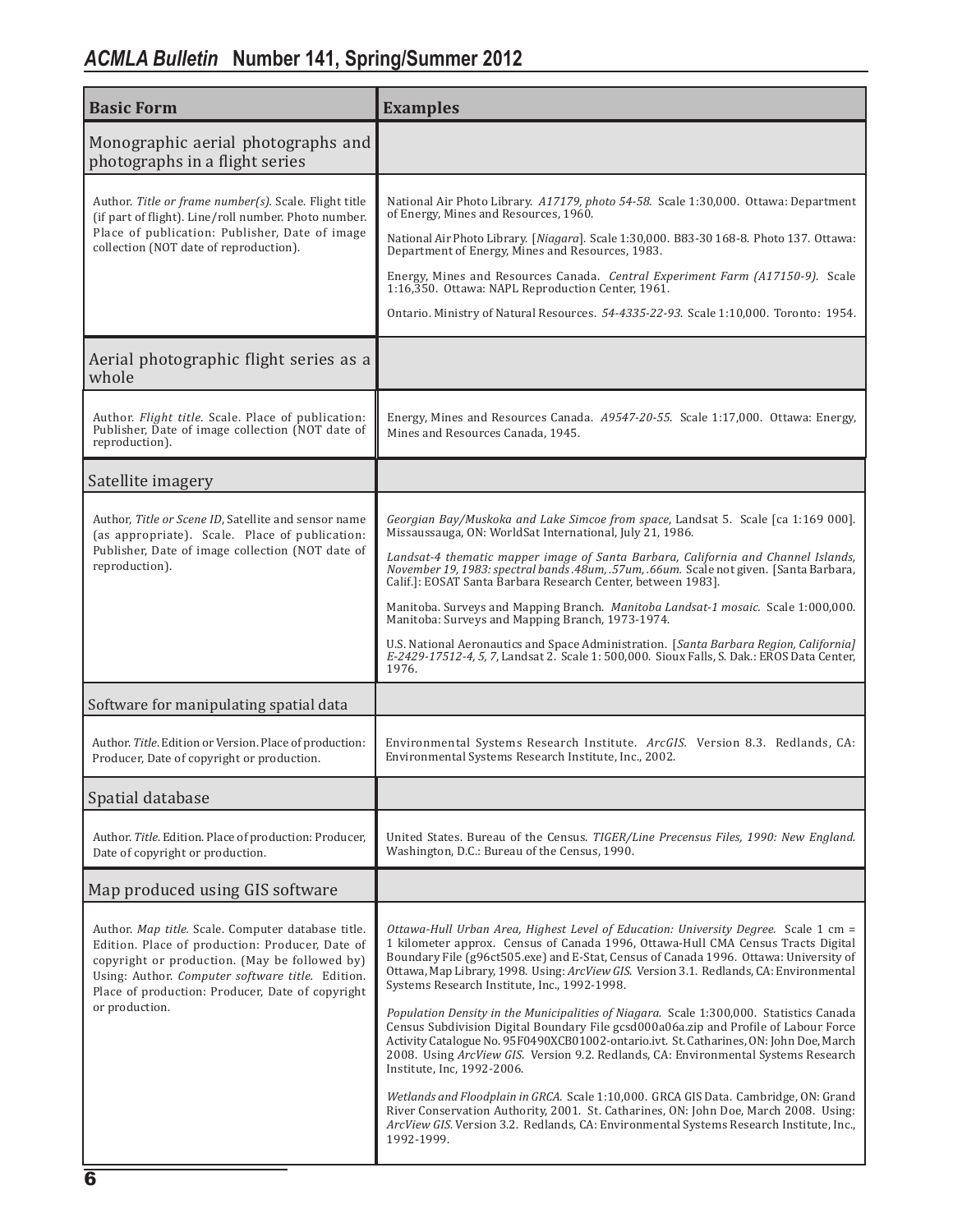| <b>Basic Form</b>                                                                                                                                                                                                                             | <b>Examples</b>                                                                                                                                                                                                                                                                                                                                                                                                                                                                                                                                                                                                                                                                                                                                                                                                 |
|-----------------------------------------------------------------------------------------------------------------------------------------------------------------------------------------------------------------------------------------------|-----------------------------------------------------------------------------------------------------------------------------------------------------------------------------------------------------------------------------------------------------------------------------------------------------------------------------------------------------------------------------------------------------------------------------------------------------------------------------------------------------------------------------------------------------------------------------------------------------------------------------------------------------------------------------------------------------------------------------------------------------------------------------------------------------------------|
| Map from an electronic atlas                                                                                                                                                                                                                  |                                                                                                                                                                                                                                                                                                                                                                                                                                                                                                                                                                                                                                                                                                                                                                                                                 |
| Map Title. Scale, if known. Atlas Name. Place of<br>publication: Publisher, date. Available: Local access<br>information (accessed date).                                                                                                     | <i>Map of Prussia in 1791.</i> In: Centennia. Version 1995.5. Chicago: Clockwork Software<br>Inc., 1995.<br>Earth by Night. Scale not given. Encarta Premium 2007. Redmond, WA: Microsoft<br>Corporation, 2007. Available: Brock University Map Library Controlled Access G 1021<br>M53 2007 (March 1, 2008).                                                                                                                                                                                                                                                                                                                                                                                                                                                                                                   |
| Map on the web (static)                                                                                                                                                                                                                       |                                                                                                                                                                                                                                                                                                                                                                                                                                                                                                                                                                                                                                                                                                                                                                                                                 |
| Author. Map title. Scale. "Title of the complete<br>document or site." Information date. < URL,<br>including the path and any directories necessary to<br>access the document>. (The date viewed).                                            | Afghanistan. Visual Scale. "The World Factbook 2: Afghanistan". <http: <br="" www.odci.gov="">cia/publications/factbook/geos/af.html&gt;. (September 5, 2001).<br/>H. Belden &amp; Co. <i>Map of Ashfield Township.</i> "In Search of Your Canadian Past: The Canadian<br/>County Atlas Digital Project." 1879.<http: <br="" countyatlas="" digital.library.mcgill.ca="" images="">maps/townshipmaps/hur-m-Ashfield.jpg&gt;. (January 11, 2011).</http:></http:>                                                                                                                                                                                                                                                                                                                                                |
| Dynamically generated map, image or<br>table                                                                                                                                                                                                  |                                                                                                                                                                                                                                                                                                                                                                                                                                                                                                                                                                                                                                                                                                                                                                                                                 |
| Data Producer. Name of database or source. Title of<br>map, image or table. Person who generated map or<br>table; Software package used to generate map or<br>table; < URL of main or first site page>. (Date map<br>or table was generated). | Earth Observation Imagery Landsat 7 Orthorectified Imagery over Canada. Ottawa, ON:<br>Government of Canada Natural Resources Canada, 2003. Available: GeoGratis <http: <br="">geogratis.cgdi.gc.ca/geogratis/en/product/search.do?id=1583&gt; (March 3, 2008).<br/>North Carolina. Dept. of Transportation. Current Wake County Traffic Conditions.<br/>03/10/04, 15:07:20. Scale not given. "North Carolina Department of Transportation".<br/><http: apps.dot.state.nc.us="" tims=""></http:> (10 March 2004).<br/>Statistics Canada. 2001 Census of Population. Less than grade 9, population 20 years and<br/>over by highest level of schooling as % of Total PopulationHamilton [172 areas]. Generated<br/>by Cathy Moulder; using E-Stat; <http: estat.statcan.ca=""></http:>. (July 20, 2004).</http:> |
| Real-time map from website                                                                                                                                                                                                                    |                                                                                                                                                                                                                                                                                                                                                                                                                                                                                                                                                                                                                                                                                                                                                                                                                 |
| Author. Map title. Date produced and time if known.<br>Scale or resolution. "Title of complete document or<br>site". <url></url>                                                                                                              | The Weather Channel. Interactive Weather Map: [North America]. January 19, 2011, 15:40.<br>Scale not given. "The Weather Channel: Maps". <http: <br="" map="" weather="" www.weather.com="">interactive/&gt;<br/>The Weather Network. <i>Lightning.</i> January 19, 2011, 13:30. Scale not given. "Lightning Maps:<br/>North America". <http: lightning="" www.theweathernetwork.com=""></http:><br/>New Zealand Satellite Cloud Map. January 20, 2011, 05:30 NZDT. Scale not given. "Weatherzone.<br/>JMA MT-SAT." <http: satellite="" www.weatherzone.co.nz=""></http:></http:>                                                                                                                                                                                                                               |
| Shapefile generated from a GIS dataset                                                                                                                                                                                                        |                                                                                                                                                                                                                                                                                                                                                                                                                                                                                                                                                                                                                                                                                                                                                                                                                 |
| Data Producer. Name of database or source. Title of<br>subset. Person who generated file; Software package<br>used to generate file; Methodology used to generate<br>file. (Date subset was generated).                                       | Statistics Canada. 2006 Census. Census subdivisions (cartographic boundary file<br>gcsd000b06a_e). Indian Reserves in Canada. Created by McMaster University Library Lloyd<br>Reeds Map Collection, using ArcView 3.2, as a subset of the original dataset with csdtype =<br>IRI. (March 12, 2008).<br>Great Britain. Ordnance Survey. EDINA Digimap Ordnance Survey Service. OS Code-Point with<br>Polygons [Shapefile geospatial data] Aberdeen District. Updated May 2008. <http: edina.<br="">ac.uk/digimap&gt; (June 2009).</http:>                                                                                                                                                                                                                                                                        |
| Data extracted from a local electronic<br>database                                                                                                                                                                                            |                                                                                                                                                                                                                                                                                                                                                                                                                                                                                                                                                                                                                                                                                                                                                                                                                 |
| Database Title. Place of publication: Publisher, date.<br>Available: Local access information (accessed date).                                                                                                                                | CanMap Streetfiles 2007_3. Markham, ON: DMTI Spatial, 2007. Available: Brock University<br>Map Library Controlled Access DATA PC E:\DATA\DMTI\CanMap\v2007_3\ (March 3, 2008).<br>City of Toronto Digital Orthophotos. Toronto: Land Information Toronto, 1997. Available:<br>University of Waterloo Map Library (July 12, 2006).<br>Grand River Watershed Data. Cambridge, ON: Grand River Conservation Authority, 2003.<br>Available: University of Waterloo Map Library (July 12, 2006).                                                                                                                                                                                                                                                                                                                     |